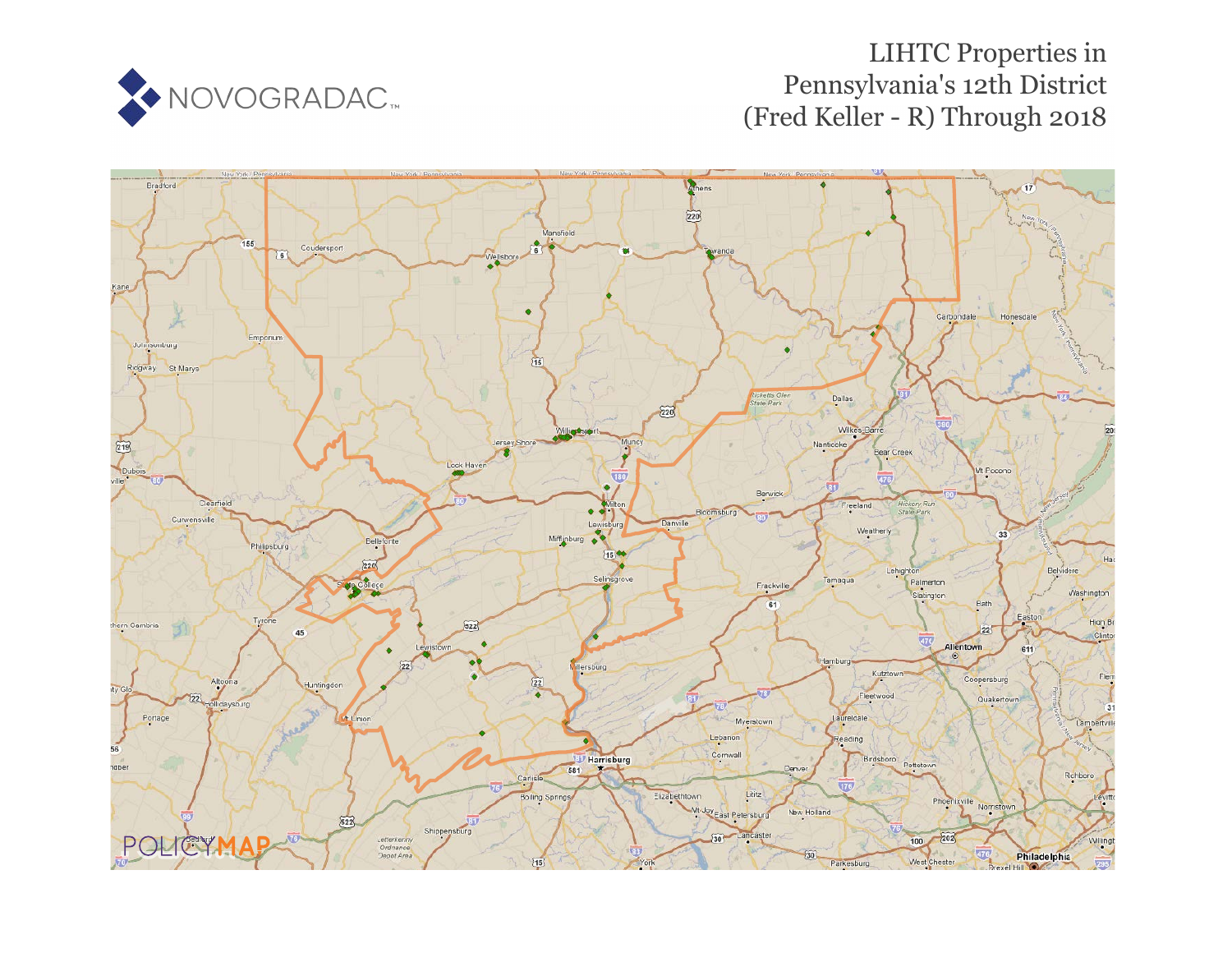| <b>Project Name</b>                                             | <b>Address</b>                                                  | <b>City</b>                           | <b>State</b> | <b>Zip Code</b> | <b>Nonprofit</b><br><b>Sponsor</b> | <b>Allocation</b><br>Year | <b>Annual</b><br><b>Allocated</b><br><b>Amount</b> | <b>Year PIS</b> | <b>Construction Type</b> | <b>Total</b><br><b>Units</b> | Low<br><b>Income</b><br><b>Units</b> | <b>Rent or</b><br><b>Income</b><br><b>Ceiling</b> | <b>Credit %</b>                             | <b>Tax-Exempt</b><br><b>Bond</b> | <b>HUD Multi-Family</b><br>Financing/<br><b>Rental Assistance</b> |
|-----------------------------------------------------------------|-----------------------------------------------------------------|---------------------------------------|--------------|-----------------|------------------------------------|---------------------------|----------------------------------------------------|-----------------|--------------------------|------------------------------|--------------------------------------|---------------------------------------------------|---------------------------------------------|----------------------------------|-------------------------------------------------------------------|
| <b>RIVERDALE APTS</b>                                           |                                                                 | <b>692 S BROAD ST JERSEY SHORE</b>    | PA           | 17740           | No                                 | 1990                      | \$45,442                                           | 1990            | <b>New Construction</b>  | 24                           | 15                                   | $60\%$ AMGI                                       | $30$ % present $\,$ No value                |                                  |                                                                   |
| PINE STREET<br><b>COMMONS</b>                                   | 302 N PINE ST LIVERPOOL                                         |                                       | PA           | 17045           | No                                 | 1990                      | \$39,935                                           | 1991            | <b>New Construction</b>  | 20                           | 20                                   | 60% AMGI                                          | $30\,\%$ present $\,$ No $\,$<br>value      |                                  |                                                                   |
| TUSCARORA ACRES II                                              | $418$ TUSCARORA $\,$ PORT ROYAL ST                              |                                       | PA           | 17082           | No                                 | 1990                      | \$22,728                                           | 1991            | New Construction         | 12                           | 12                                   | 60% AMGI                                          | $30\,\%$ present $\,$ No value              |                                  |                                                                   |
| CEDAR RIDGE                                                     | 37 E UNION ST CANTON                                            |                                       | PA           | 17724           | No                                 | 1991                      | \$63,931                                           | 1992            | New Construction         | 34                           | 34                                   | 60% AMGI                                          | $30\,\%$ present $\,$ No value              |                                  |                                                                   |
| <b>GRIER STREET MANOR</b>                                       | 1145 CHESTER<br>ST                                              | WILLIAMSPORT                          | <b>PA</b>    | 17701           | No.                                | 1991                      | \$154,561                                          | 1992            | <b>New Construction</b>  | 30                           | $30\,$                               | 60% AMGI                                          | $30\,\%$ present $\,$ No value              |                                  |                                                                   |
| <b>WELLSBORO SENIOR</b><br>HOUSING                              | $\rm 22$ CHARLESTON WELLSBORO<br>${\rm ST}$                     |                                       | PA           | 16901           | Yes                                | 2000                      | \$77,100                                           | 2001            | <b>New Construction</b>  | 11                           | 11                                   | 60% AMGI                                          | $30\,\%$ present $\,$ No value              |                                  |                                                                   |
| WILBUR                                                          | 148 DESMOND<br>$\operatorname{ST}$                              | $\ensuremath{\mathrm{SAYRE}}$         | PA           | 18840           | Yes                                | 2000                      | \$166,073                                          | 2002            | Acquisition and Rehab 30 |                              | 30                                   | 60% AMGI                                          | <b>Both 30%</b><br>and 70%<br>present value | No                               |                                                                   |
| <b>GRACE STREET</b><br><b>COMMONS</b>                           | 739 GRACE ST                                                    | WILLIAMSPORT                          | PA           | 17701           | No                                 | 2001                      | \$207,217                                          | 2003            | New Construction         | 24                           | 24                                   | 60% AMGI                                          | $30\,\%$ present $\,$ No $\,$<br>value      |                                  |                                                                   |
| WAUPELANI HEIGHTS 460 WAUPELANI STATE COLLEGE PA<br><b>APTS</b> | DR                                                              |                                       |              | 16801           | No                                 | 2001                      | \$403,327                                          | 2003            | <b>New Construction</b>  | 34                           | 34                                   | 60% AMGI                                          | $30\,\%$ present $\,$ No value              |                                  |                                                                   |
| <b>WINOLA VIEW</b>                                              | 100 VIEW LN                                                     | <b>FACTORYVILLE</b>                   | PA           | 18419           | No                                 | 2001                      | \$193,288                                          | 2003            | <b>New Construction</b>  | 24                           | 24                                   | 60% AMGI                                          | $30\,\%$ present $\,$ No value              |                                  |                                                                   |
| <b>GEORGETOWN</b><br>HEIGHTS                                    | 113<br>GEORGETOWN DALMATIA<br><b>HTS</b>                        |                                       | PA           | 17017           | Yes                                | 2002                      | \$199,256                                          | 2004            | <b>New Construction</b>  | 24                           | 24                                   | 60% AMGI                                          | $30\,\%$ present $\,$ No value              |                                  |                                                                   |
| QUEENS POINTE                                                   | 234 11TH ST                                                     | NORTHUMBERLAN $_{PA}$<br>$\mathbf{D}$ |              | 17857           | No                                 | 2002                      | \$264,005                                          | 2004            | <b>New Construction</b>  | 24                           | 24                                   | 60% AMGI                                          | $30$ % present $\,$ No $\,$<br>value        |                                  |                                                                   |
| <b>MCVEYTOWN APTS</b>                                           | $277\,\mathrm{W}$ HOLIDAY $$\,\mathrm{MC}$ VEYTOWN<br><b>ST</b> |                                       | PA           | 17051           | No                                 | 1991                      | \$30,430                                           | 1993            | New Construction         | 16                           | 16                                   | 60% AMGI                                          | $30\,\%$ present $\,$ No value              |                                  |                                                                   |

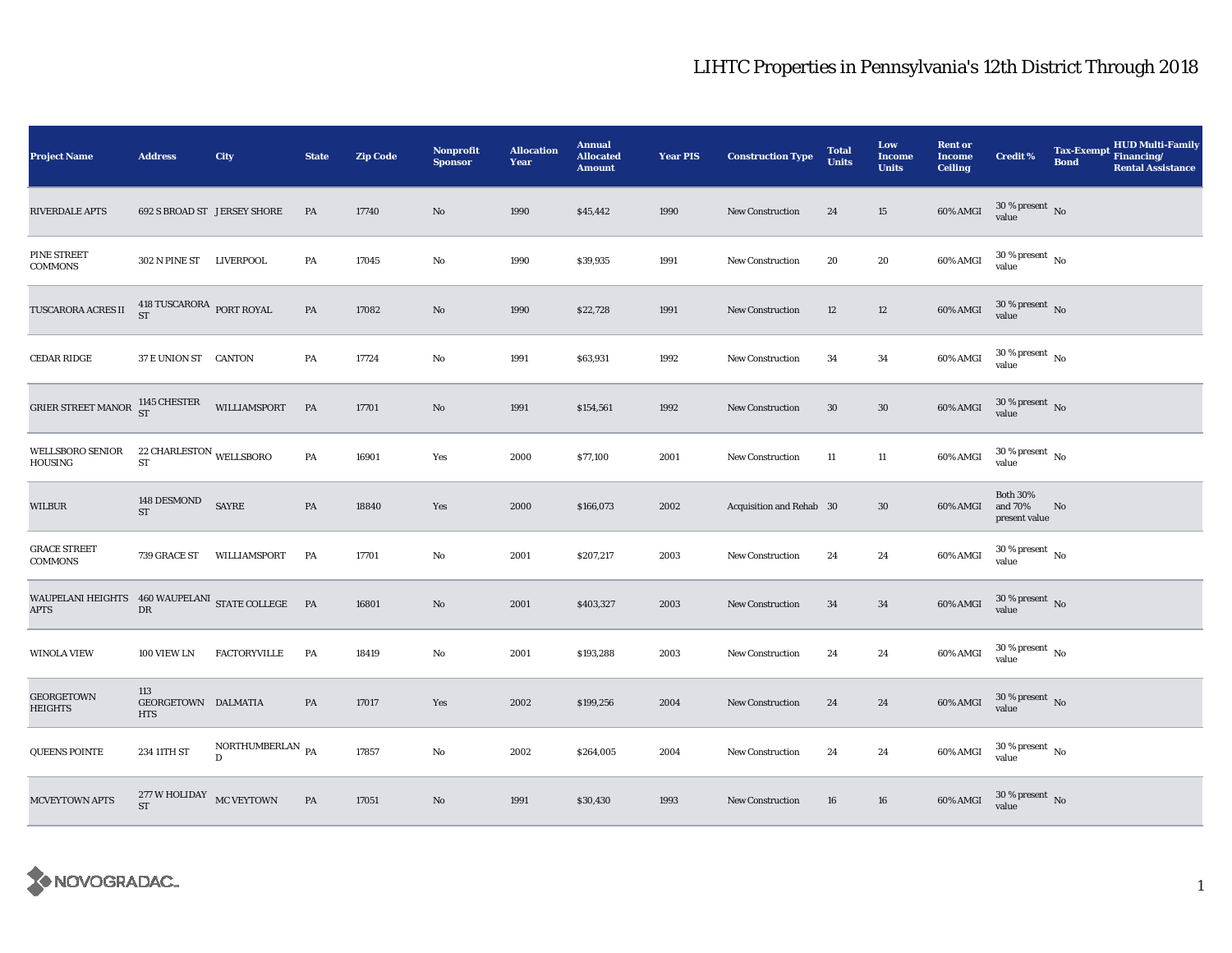| <b>Project Name</b>                              | <b>Address</b>                       | City                                | <b>State</b> | <b>Zip Code</b> | <b>Nonprofit</b><br><b>Sponsor</b> | <b>Allocation</b><br>Year | <b>Annual</b><br><b>Allocated</b><br><b>Amount</b> | Year PIS | <b>Construction Type</b> | <b>Total</b><br><b>Units</b> | Low<br><b>Income</b><br><b>Units</b> | <b>Rent or</b><br><b>Income</b><br><b>Ceiling</b> | <b>Credit %</b>                             | Tax-Exempt Financing/<br><b>Bond</b> | <b>HUD Multi-Family</b><br><b>Rental Assistance</b> |
|--------------------------------------------------|--------------------------------------|-------------------------------------|--------------|-----------------|------------------------------------|---------------------------|----------------------------------------------------|----------|--------------------------|------------------------------|--------------------------------------|---------------------------------------------------|---------------------------------------------|--------------------------------------|-----------------------------------------------------|
| BEAVER COURT APTS                                | 120 E BEAVER<br>$\operatorname{AVE}$ | STATE COLLEGE                       | PA           | 16801           | No                                 | 1992                      | \$706,459                                          | 1994     | <b>New Construction</b>  | 89                           | 89                                   | 60% AMGI                                          | $30\,\%$ present $\,$ No value              |                                      |                                                     |
| BELLEVILLE COMMONS 210 SECOND ST BELLEVILLE      |                                      |                                     | PA           | 17004           | $\mathbf{No}$                      | 1994                      | \$56,941                                           | 1994     | Acquisition and Rehab 36 |                              | ${\bf 36}$                           | 60% AMGI                                          | <b>Both 30%</b><br>and 70%<br>present value | No                                   |                                                     |
| <b>MT ROCK COMMONS</b>                           | SPANOGLE AVE LEWISTOWN               |                                     | PA           | 17044           | No                                 | 1992                      | \$78,979                                           | 1994     | New Construction         | 41                           | 41                                   | 60% AMGI                                          | $30$ % present $\,$ No $\,$<br>value        |                                      |                                                     |
| SAW CREEK COMMONS 227 E MAIN ST TROY             |                                      |                                     | PA           | 16947           | No                                 | 1992                      | \$60,614                                           | 1994     | <b>New Construction</b>  | 33                           | 33                                   | 60% AMGI                                          | $30$ % present $\,$ No $\,$<br>value        |                                      |                                                     |
| <b>SYLVAN VIEW</b>                               |                                      | 1510 MARTIN ST STATE COLLEGE        | PA           | 16803           | No                                 | 1992                      | \$399,433                                          | 1994     | <b>New Construction</b>  | 49                           | 49                                   | 60% AMGI                                          | $30\,\%$ present $\,$ No $\,$<br>value      |                                      |                                                     |
| <b>ESSEX PLACE</b>                               | 510 ESSEX PL                         | LEWISBURG                           | PA           | 17837           | No                                 | 2004                      | \$381,657                                          | 2005     | <b>New Construction</b>  | 28                           | 28                                   | $60\%$ AMGI                                       | $30\,\%$ present $\,$ No value              |                                      |                                                     |
| MATHEWSON PARK APT 6 MAPLE ST                    |                                      | <b>FACTORYVILLE</b>                 | PA           | 18419           | Yes                                | 2003                      | \$136,436                                          | 2005     | <b>New Construction</b>  | 15                           | $15\,$                               | 60% AMGI                                          | $30\,\%$ present $\,$ No value              |                                      |                                                     |
| MEADOW VIEW APTS 1110 ZIEGLER RD LEWISBURG       |                                      |                                     | PA           |                 | No                                 | 2004                      | \$672,656                                          | 2005     | <b>New Construction</b>  | 48                           | 48                                   | 60% AMGI                                          | $30\,\%$ present $\,$ No value              |                                      |                                                     |
| MILL RACE COMMONS 108 ROCKEY LN MONTOURSVILLE PA |                                      |                                     |              | 17754           | Yes                                | 2003                      | \$242,741                                          | 2005     | <b>New Construction</b>  | $32\,$                       | ${\bf 32}$                           | 60% AMGI                                          | $30\,\%$ present $\,$ No $\,$<br>value      |                                      |                                                     |
| PERLO RIDGE III                                  | 50 POWELL LN LOYSVILLE               |                                     | PA           | 17047           | Yes                                | 2003                      | \$168,512                                          | 2005     | New Construction         | 20                           | 20                                   | $60\%$ AMGI                                       | $30$ % present $\,$ No $\,$<br>value        |                                      |                                                     |
| <b>FAXON COMMONS</b>                             |                                      | $\,$ LOYALSOCK DR $\,$ WILLIAMSPORT | PA           | 17701           | Yes                                | 2004                      | \$178,812                                          | 2006     | <b>New Construction</b>  | 24                           | 24                                   | 60% AMGI                                          | <b>Both 30%</b><br>and 70%<br>present value | No                                   |                                                     |
| <b>LOCKHART ELDERLY</b>                          | 104 W<br><b>LOCKHART ST</b>          | SAYRE                               | PA           | 18840           | $\mathbf{No}$                      | 2004                      | \$114,866                                          | 2006     | Acquisition and Rehab 9  |                              | $9\,$                                | 60% AMGI                                          | <b>Both 30%</b><br>and 70%<br>present value | No                                   |                                                     |
| <b>IRIS COMMONS</b>                              |                                      | 614 SPRUCE ST WILLIAMSPORT          | PA           | 17701           | No                                 | 2005                      | \$342,284                                          | 2007     | New Construction         | 20                           | 20                                   | 60% AMGI                                          | $70\,\%$ present $\,$ No value              |                                      |                                                     |

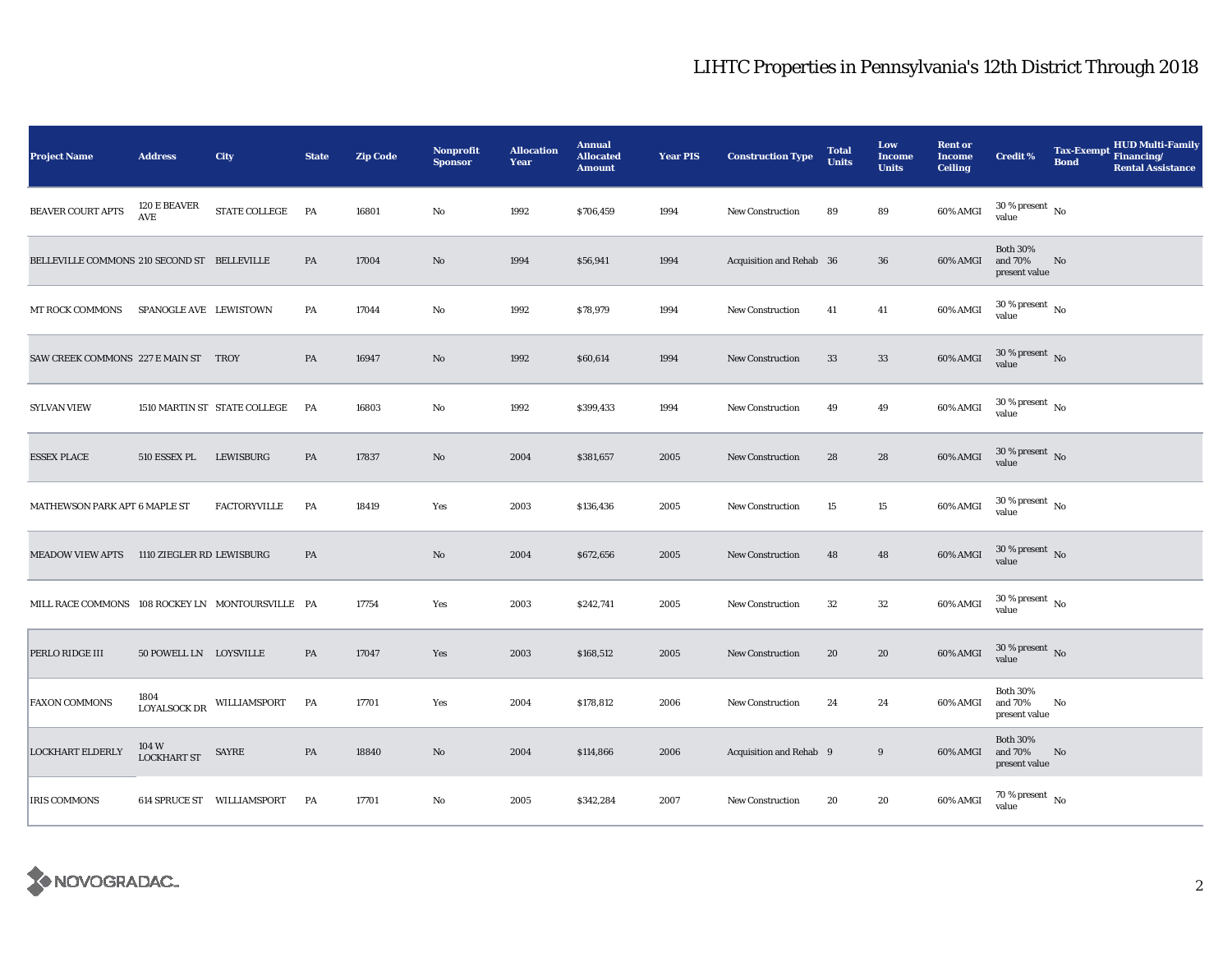| <b>Project Name</b>                                                                                                                                                                                                                                                    | <b>Address</b>                                                 | City                        | <b>State</b>  | <b>Zip Code</b> | Nonprofit<br><b>Sponsor</b> | <b>Allocation</b><br>Year | <b>Annual</b><br><b>Allocated</b><br><b>Amount</b> | <b>Year PIS</b> | <b>Construction Type</b>        | <b>Total</b><br><b>Units</b> | Low<br><b>Income</b><br><b>Units</b> | <b>Rent or</b><br><b>Income</b><br><b>Ceiling</b> | <b>Credit %</b>                             | <b>HUD Multi-Family</b><br><b>Tax-Exempt</b><br>Financing/<br><b>Bond</b><br><b>Rental Assistance</b> |
|------------------------------------------------------------------------------------------------------------------------------------------------------------------------------------------------------------------------------------------------------------------------|----------------------------------------------------------------|-----------------------------|---------------|-----------------|-----------------------------|---------------------------|----------------------------------------------------|-----------------|---------------------------------|------------------------------|--------------------------------------|---------------------------------------------------|---------------------------------------------|-------------------------------------------------------------------------------------------------------|
| SUSQUEHANNA APTS                                                                                                                                                                                                                                                       | $629$ N MARKET<br><b>ST</b>                                    | <b>DUNCANNON</b>            | $\mathbf{PA}$ | 17020           | No                          | 1994                      | \$43,290                                           | 1995            | <b>New Construction</b>         | 28                           | 28                                   | 60% AMGI                                          | $30\,\%$ present $\,$ No value              |                                                                                                       |
| HOPKINS COMMONS                                                                                                                                                                                                                                                        | $428$ N $$\,\rm{K }\,\rm{E} YSTONE\,\,AVE$$ $$\,\rm{S} A YRE$$ |                             | PA            | 18840           | $\mathbf{No}$               | 1995                      | \$57,134                                           | 1996            | <b>New Construction</b>         | 11                           | $11\,$                               | 60% AMGI                                          | $30\,\%$ present $\,$ No $\,$<br>value      |                                                                                                       |
| <b>MIFFLIN PLACE</b>                                                                                                                                                                                                                                                   | 100 HARDEES<br>${\rm DR}$                                      | MIFFLINBURG                 | PA            | 17844           | $\rm No$                    | 1995                      | \$115,725                                          | 1996            | New Construction                | 24                           | ${\bf 24}$                           | $60\%$ AMGI                                       | $30\,\%$ present $\,$ No value              |                                                                                                       |
| <b>WEIGHTMAN BLOCK</b>                                                                                                                                                                                                                                                 | 770 W FOURTH<br><b>ST</b>                                      | WILLIAMSPORT                | PA            | 17701           | $\mathbf{No}$               | 1994                      | \$374,494                                          | 1996            | Acquisition and Rehab 64        |                              | 64                                   | 60% AMGI                                          | $30$ % present $\,$ No $\,$<br>value        |                                                                                                       |
| WILLIAMSPORT MANOR 450 CTR ST                                                                                                                                                                                                                                          |                                                                | WILLIAMSPORT                | PA            | 17701           | $\rm No$                    | 1995                      | \$239,002                                          | 1996            | Acquisition and Rehab 100       |                              | 100                                  | 60% AMGI                                          | <b>Both 30%</b><br>and 70%<br>present value | Yes                                                                                                   |
| CEDAR ACRES APTS                                                                                                                                                                                                                                                       | 33 CEDARVIEW MIFFLINTOWN<br>${\rm DR}$                         |                             | PA            | 17059           | $\rm No$                    | 1997                      | \$47,517                                           | 1997            | Acquisition and Rehab 32        |                              | 31                                   | 60% AMGI                                          | <b>Both 30%</b><br>and 70%<br>present value | No                                                                                                    |
| LOCK HAVEN COMMONS 706 E WATER ST LOCK HAVEN                                                                                                                                                                                                                           |                                                                |                             | PA            | 17745           | $\rm\thinspace No$          | 1996                      | \$179,133                                          | 1997            | <b>New Construction</b>         | 24                           | ${\bf 24}$                           | 60% AMGI                                          | $30\,\%$ present $\,$ No value              |                                                                                                       |
| $\boxed{\textrm{PHEASANT GLEN APTS}} \begin{tabular}{ll} $447 \, \mathrm{W}\, \mathrm{CLINTON} & \mathrm{STATE}\, \mathrm{COLLEGE} \\ A \mathrm{VE} & \end{tabular}} \begin{tabular}{ll} \bf{PA} & \bf{PA} \\ \bf{PA} & \bf{PA} \\ \bf{PA} & \bf{PA} \\ \end{tabular}$ |                                                                |                             |               | 16803           | $\rm No$                    | 1994                      | \$812,363                                          | 1997            | New Construction                | 92                           | $92\,$                               | 60% AMGI                                          | $30\,\%$ present $\,$ No value              |                                                                                                       |
| WHITE DEER COMMONS ${}^{25}_{\text{DR}}$ FORESMAN NEW COLUMBIA PA                                                                                                                                                                                                      |                                                                |                             |               | 17856           | Yes                         | 1996                      | \$180,749                                          | 1997            | New Construction                | 24                           | ${\bf 24}$                           | 60% AMGI                                          | $30\,\%$ present $\,$ No value              |                                                                                                       |
| <b>ASHWORTH WOODS</b>                                                                                                                                                                                                                                                  | $860\,\mathrm{ASHWORTH}$ BOALSBURG<br><b>LN</b>                |                             | PA            | 16827           | $\rm No$                    | 1996                      | \$480,904                                          | 1998            | New Construction                | 60                           | 60                                   | 60% AMGI                                          | $30\,\%$ present $\,$ No $\,$<br>value      |                                                                                                       |
| <b>BIG VALLEY APTS</b>                                                                                                                                                                                                                                                 | 1 TAYLOR DR                                                    | REEDSVILLE                  | PA            | 17084           | No                          | 1998                      | \$19,498                                           | 1998            | <b>Acquisition and Rehab 12</b> |                              | 12                                   | 60% AMGI                                          | <b>Both 30%</b><br>and 70%<br>present value | No                                                                                                    |
| HIGH STREET MANOR (5 441 S HIGH ST SELINSGROVE                                                                                                                                                                                                                         |                                                                |                             | PA            | 17870           | Yes                         | 1997                      | \$151,230                                          | 1998            | New Construction                | 25                           | 25                                   | 60% AMGI                                          | $30\,\%$ present $\,$ No value              |                                                                                                       |
| NICHOLS COURT                                                                                                                                                                                                                                                          |                                                                | 900 NICHOLS PL WILLIAMSPORT | PA            | 17701           | No                          | 2008                      | \$176,782                                          | 2009            | <b>New Construction</b>         | 24                           | 24                                   | 60% AMGI                                          | $70\,\%$ present $\,$ No value              |                                                                                                       |

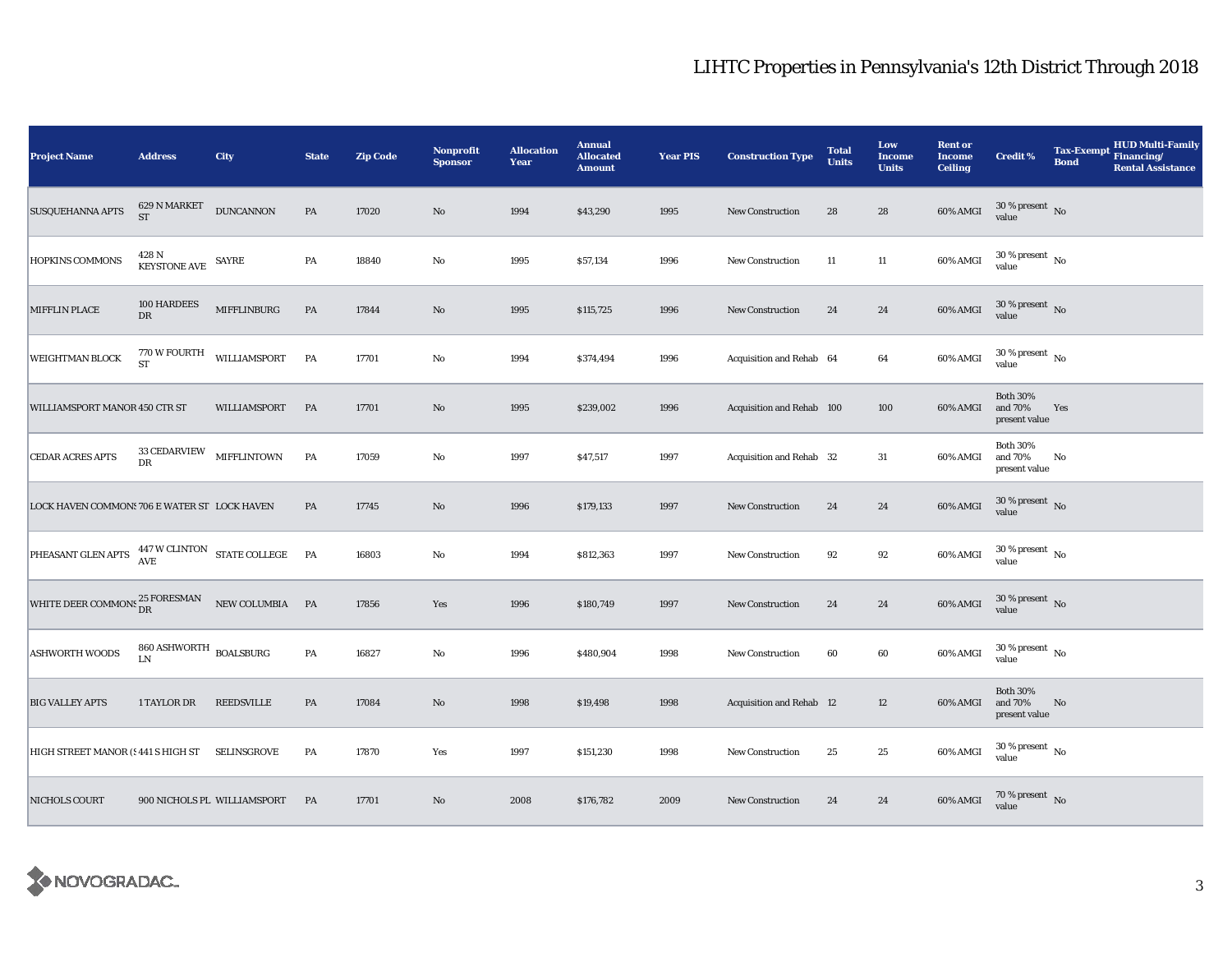| <b>Project Name</b>                                               | <b>Address</b>                       | City                                           | <b>State</b>  | <b>Zip Code</b> | Nonprofit<br><b>Sponsor</b> | <b>Allocation</b><br>Year | <b>Annual</b><br><b>Allocated</b><br><b>Amount</b> | <b>Year PIS</b> | <b>Construction Type</b>  | <b>Total</b><br><b>Units</b> | Low<br><b>Income</b><br><b>Units</b> | <b>Rent or</b><br><b>Income</b><br><b>Ceiling</b> | <b>Credit %</b>                        | <b>Tax-Exempt</b><br><b>Bond</b> | <b>HUD Multi-Family</b><br>Financing/<br><b>Rental Assistance</b> |
|-------------------------------------------------------------------|--------------------------------------|------------------------------------------------|---------------|-----------------|-----------------------------|---------------------------|----------------------------------------------------|-----------------|---------------------------|------------------------------|--------------------------------------|---------------------------------------------------|----------------------------------------|----------------------------------|-------------------------------------------------------------------|
| OAK RIDGE TOWNHOUS $_{\text{DR}}^{147 \text{ OAK RIDGE}}$ TOWANDA |                                      |                                                | PA            | 18848           | Yes                         | 2009                      | \$603,664                                          | 2009            | <b>New Construction</b>   | 40                           | 40                                   | 60% AMGI                                          | 70 % present $\hbox{~No}$<br>value     |                                  |                                                                   |
| <b>PARKSIDE MANOR</b>                                             |                                      | 95 ROCKEY LN MONTOURSVILLE PA                  |               | 17754           | Yes                         | 2007                      | \$329,122                                          | 2009            | <b>New Construction</b>   | 28                           | 28                                   | 60% AMGI                                          | $70$ % present $\,$ No $\,$<br>value   |                                  |                                                                   |
| <b>CANNERY POINT</b>                                              | 16TH ST                              | NORTHUMBERLAN $_{\mathrm{PA}}$<br>$\mathbf{D}$ |               | 17857           | $\mathbf{No}$               | 2009                      | \$3,590,825                                        | 2010            | <b>New Construction</b>   | 24                           | 24                                   | 60% AMGI                                          | $70$ % present $_{\, \rm No}$<br>value |                                  |                                                                   |
|                                                                   |                                      |                                                | $\mathbf{PA}$ | 18822           | Yes                         | 2009                      | \$3,751,883                                        | 2010            | <b>New Construction</b>   | 24                           | 24                                   | 60% AMGI                                          | 70 % present $\hbox{~No}$<br>value     |                                  |                                                                   |
| <b>OPERA HOUSE SENIOR / 207 E MAIN ST</b>                         |                                      | <b>LOCK HAVEN</b>                              | PA            | 17745           | $\mathbf {No}$              | 2008                      | \$332,547                                          | 2010            | <b>New Construction</b>   | 20                           | 20                                   | 60% AMGI                                          | 70 % present $\hbox{~No}$<br>value     |                                  |                                                                   |
| <b>LIBERTY COTTAGES</b>                                           | <b>HEBE LN</b>                       | <b>LIBERTY</b>                                 | PA            | 16930           | Yes                         | 2013                      | \$251,107                                          | 2012            | New Construction          | 11                           | 11                                   | 60% AMGI                                          | 70 % present $\hbox{~No}$<br>value     |                                  | $\mathbf{No}$                                                     |
| <b>GREENWOOD GARDENS HEARTWOOD</b>                                | 115<br>LN                            | <b>WELLSBORO</b>                               | PA            | 16901-0000      | Yes                         | 2014                      | \$922,744                                          | 2013            | New Construction          | 40                           | 40                                   | 60% AMGI                                          | 70 % present $\hbox{~No}$<br>value     |                                  | No                                                                |
| MANN EDGE TERRACE 30 S DORCAS ST LEWISTOWN                        |                                      |                                                | PA            | 17044-2109      | Yes                         | 2014                      | \$572,218                                          | 2013            | <b>New Construction</b>   | 31                           | 31                                   | 60% AMGI                                          | 70 % present $\bar{N}$ o<br>value      |                                  | $\mathbf{No}$                                                     |
| NEW MILFORD SENIOR 1682 CHURCH ST NEW MILFORD                     |                                      |                                                | PA            | 18834-6607      | Yes                         | 2014                      | \$554,284                                          | 2013            | <b>New Construction</b>   | 24                           | 24                                   | 60% AMGI                                          | 70 % present $\hbox{~No}$<br>value     |                                  | No                                                                |
| SCHOOLHOUSE HILL AP 5 CRACKER                                     |                                      | MEHOOPANY<br><b>VILLAGE</b>                    | $\mathbf{PA}$ | 18629-9800      | Yes                         | 2014                      | \$340,298                                          | 2013            | <b>New Construction</b>   | 20                           | 20                                   | 60% AMGI                                          | $70$ % present $\,$ No $\,$<br>value   |                                  | No                                                                |
| <b>LIMEROCK COURT</b>                                             | 234 LIMEROCK<br><b>TERR</b>          | $\operatorname{STATE}\operatorname{COLLEGE}$   | PA            | 16801-7240      | $\rm No$                    | 2014                      | \$988,125                                          | 2013            | <b>New Construction</b>   | 36                           | ${\bf 36}$                           | 60% AMGI                                          | 70 % present $\hbox{~No}$<br>value     |                                  | $\mathbf{No}$                                                     |
| <b>NEWBERRY ESTATES</b>                                           | 2500 FEDERAL<br>$\operatorname{AVE}$ | WILLIAMSPORT                                   | <b>PA</b>     | 17701-4210      | $\mathbf{N}\mathbf{o}$      | 2014                      | \$318,188                                          | 2013            | Acquisition and Rehab 200 |                              | 163                                  | 60% AMGI                                          | $30\,\%$ present $\,$ Yes value        |                                  | $\mathbf{No}$                                                     |
| MEADOWS AT TIFFANY I DRIVE                                        | 109 TIFFANY                          | <b>MONTROSE</b>                                | PA            | 18801-7681      | Yes                         | 2016                      | \$60,000                                           | 2014            | New Construction          | 40                           | 40                                   | 60% AMGI                                          | $70$ % present $\,$ No $\,$<br>value   |                                  | No                                                                |

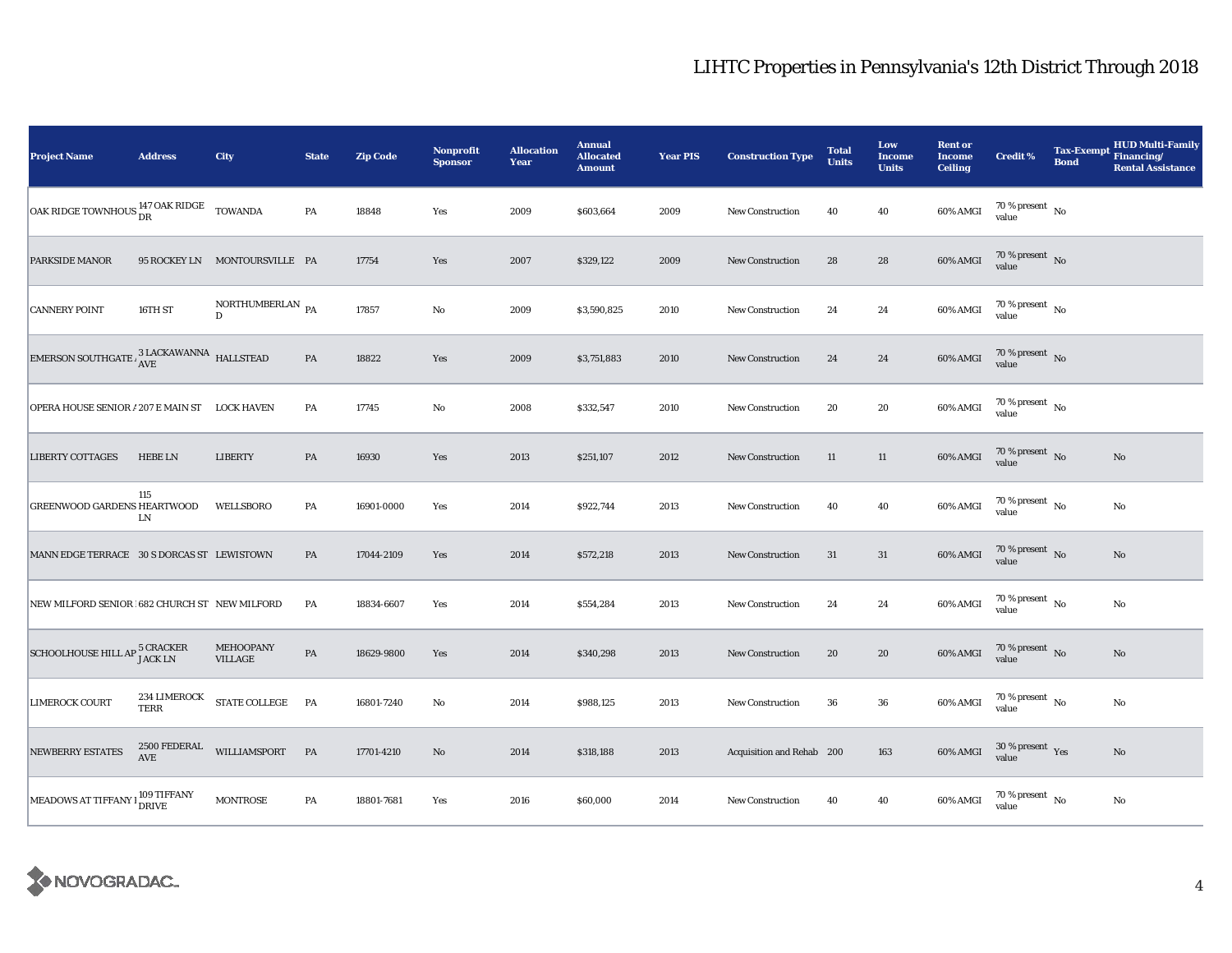| <b>Project Name</b>                                      | <b>Address</b>                          | City                                   | <b>State</b>  | <b>Zip Code</b> | Nonprofit<br><b>Sponsor</b> | <b>Allocation</b><br>Year | <b>Annual</b><br><b>Allocated</b><br><b>Amount</b> | <b>Year PIS</b> | <b>Construction Type</b>  | <b>Total</b><br><b>Units</b> | Low<br><b>Income</b><br><b>Units</b> | <b>Rent or</b><br><b>Income</b><br><b>Ceiling</b> | <b>Credit %</b>                             | <b>Bond</b> | <b>HUD Multi-Family</b><br>Tax-Exempt Financing/<br><b>Rental Assistance</b> |
|----------------------------------------------------------|-----------------------------------------|----------------------------------------|---------------|-----------------|-----------------------------|---------------------------|----------------------------------------------------|-----------------|---------------------------|------------------------------|--------------------------------------|---------------------------------------------------|---------------------------------------------|-------------|------------------------------------------------------------------------------|
| <b>MEMORIAL HOMES</b>                                    | $\operatorname{AVE}$                    | $1609\,\mathrm{MEMORIAL}$ WILLIAMSPORT | PA            | 17701-4428      | Yes                         | 2016                      | \$851,014                                          | 2014            | <b>New Construction</b>   | 40                           | 40                                   | 60% AMGI                                          | $70\,\%$ present $${\rm No}$$ value         |             | No                                                                           |
| <b>CHEMUNG VIEW APTS</b>                                 | $222$ CHESTNUT $\quad$ ATHENS ST        |                                        | PA            | 18810-1139      | No                          | 2018                      | \$253,151                                          | 2015            | Acquisition and Rehab 100 |                              | 93                                   | 60% AMGI                                          | 30 % present<br>value                       |             | $\rm No$                                                                     |
| <b>KISH APTS</b>                                         | 196 S MAIN ST LEWISTOWN                 |                                        | PA            | 17044-2100      | $\rm No$                    | 2018                      | \$377,748                                          | 2015            | Acquisition and Rehab 141 |                              | 132                                  | 60% AMGI                                          | 30 % present<br>value                       |             | No                                                                           |
| <b>TOWANDA TERRACE</b>                                   | 410 MAIN ST                             | <b>TOWANDA</b>                         | PA            | 18848-1808      | Yes                         | 2018                      | \$953,824                                          | 2015            | New Construction          | 38                           | 38                                   | 60% AMGI                                          | Not<br>Indicated                            |             | No                                                                           |
| <b>STONEBRIDGE SENIOR</b>                                | 1680 BRISTOL<br>$\operatorname{AVE}$    | STATE COLLEGE PA                       |               | 16801-3202      |                             | 2017                      | \$1,199,019                                        | 2015            | <b>New Construction</b>   | 58                           | 58                                   | 60% AMGI                                          | 70 % present<br>value                       |             | No                                                                           |
| GROVE STREET COMMO 1290 GROVE ST  WILLIAMSPORT           |                                         |                                        | PA            | 17701-0000      | Yes                         | 2017                      | \$539,499                                          | 2016            | <b>New Construction</b>   | 32                           | 32                                   | 60% AMGI                                          | $70$ % present $\,$ No $\,$<br>value        |             | No                                                                           |
| TIOGA VIEW APARTMEN A-1 TO D1<br>MANSFIELD VLG MANSFIELD |                                         |                                        | $\mathbf{PA}$ | 16933-9671      | No                          | 2018                      | \$414,094                                          | 2016            | Acquisition and Rehab 51  |                              | 50                                   | 60% AMGI                                          | 70 % present<br>value                       |             | $\mathbf{No}$                                                                |
| <b>ATHERTON PLACE</b>                                    | 1311 S<br><b>ATHERTON ST</b>            | STATE COLLEGE                          | PA            | 16801-6281      | No                          | 2019                      | \$348,594                                          | 2016            | <b>New Construction</b>   | 12                           | 12                                   | 60% AMGI                                          | Not<br>Indicated                            |             | No                                                                           |
| <b>MANN EDGE II</b>                                      | 100 E WATER ST LEWISTOWN                |                                        | PA            | 17044-0000      | Yes                         | 2019                      | \$658,949                                          | 2017            | New Construction          | 34                           | 34                                   | 60% AMGI                                          | Not<br>Indicated                            |             | No                                                                           |
| PENN COMMONS                                             | <b>SCATTERED</b><br><b>SITES</b>        | <b>LEWISBURG</b>                       | PA            | 17837-1359      | No                          | 2019                      | \$878,726                                          | 2017            | New Construction          | 31                           | 31                                   | 60% AMGI                                          | 70 % present<br>value                       |             | No                                                                           |
| HOPKINS COMMONS PH                                       | I <sup>426 N</sup><br>KEYSTONE AVE      | SAYRE                                  | PA            | 18840           | No                          | 1997                      | \$77,750                                           | 1999            | New Construction          | 15                           | 15                                   | 60% AMGI                                          | 70 % present $\,$ No $\,$<br>value          |             |                                                                              |
| <b>DEER HOLLOW</b>                                       | 925 HIGH ST                             | <b>WEST MILTON</b>                     | PA            | 17886           | No                          | 1999                      | \$219,812                                          | 2000            | New Construction          | 20                           | 20                                   | 60% AMGI                                          | $30$ % present $\,$ No $\,$<br>value        |             |                                                                              |
| <b>SOUTHVIEW APTS</b>                                    | 206A<br><b>SOUTHVIEW</b><br><b>APTS</b> | MC ALISTERVILLE PA                     |               | 17049           | No                          | 2000                      | \$40,399                                           | 2000            | Acquisition and Rehab 32  |                              | $32\,$                               | 60% AMGI                                          | <b>Both 30%</b><br>and 70%<br>present value | No          |                                                                              |

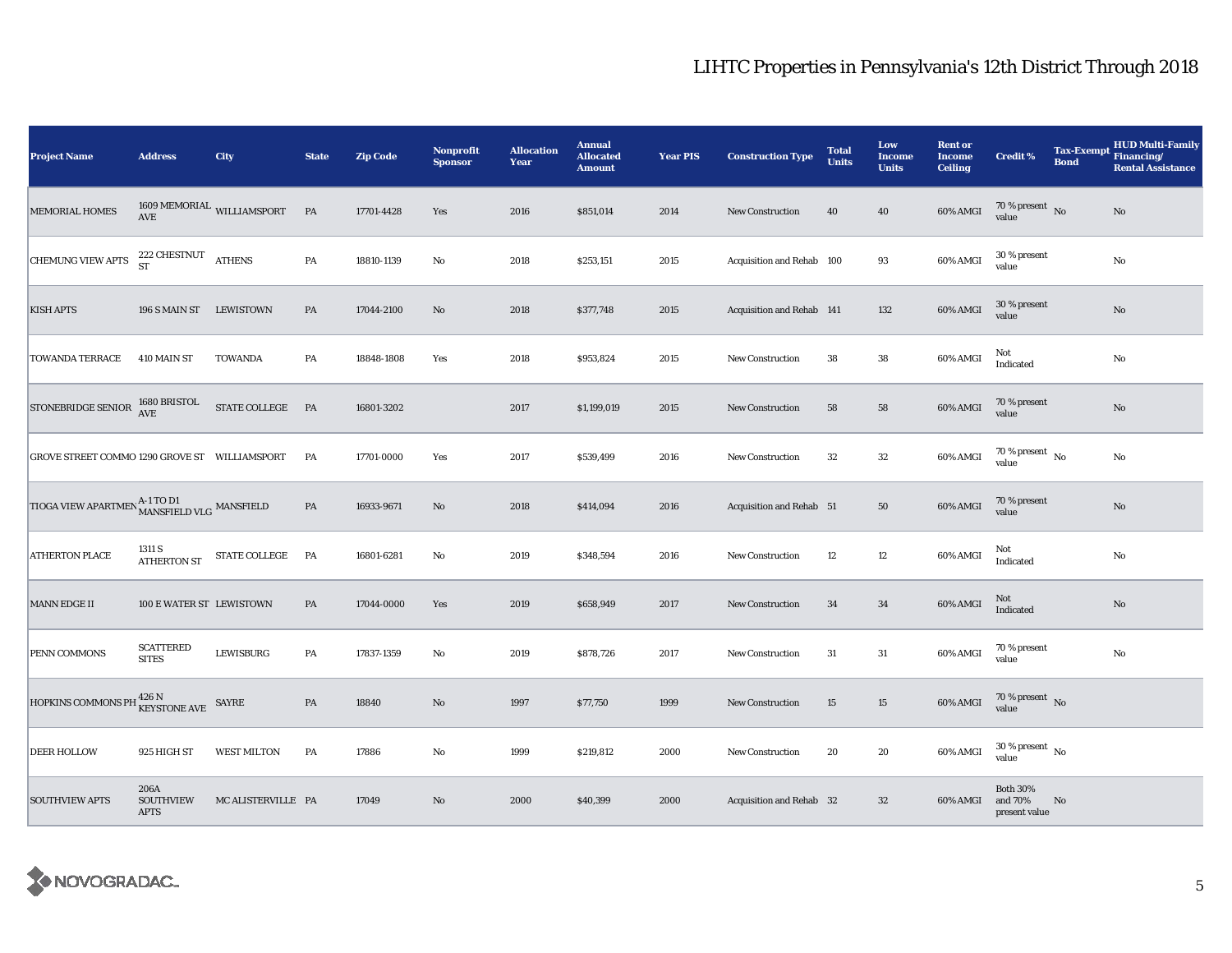| <b>Project Name</b>                                                   | <b>Address</b>                    | <b>City</b>         | <b>State</b> | <b>Zip Code</b> | <b>Nonprofit</b><br><b>Sponsor</b> | <b>Allocation</b><br>Year | <b>Annual</b><br><b>Allocated</b><br><b>Amount</b> | <b>Year PIS</b>      | <b>Construction Type</b> | <b>Total</b><br><b>Units</b> | Low<br><b>Income</b><br><b>Units</b> | <b>Rent or</b><br><b>Income</b><br><b>Ceiling</b> | <b>Credit %</b>                        | <b>Bond</b> | <b>HUD Multi-Family</b><br>Tax-Exempt Financing/<br><b>Rental Assistance</b> |
|-----------------------------------------------------------------------|-----------------------------------|---------------------|--------------|-----------------|------------------------------------|---------------------------|----------------------------------------------------|----------------------|--------------------------|------------------------------|--------------------------------------|---------------------------------------------------|----------------------------------------|-------------|------------------------------------------------------------------------------|
| <b>ASHWORTH WOODS II</b>                                              | $724$ ASHWORTH $_{\rm BOALSBURG}$ |                     | PA           | 16827           | $\mathbf{No}$                      | 1999                      | \$309,901                                          | 2001                 | <b>New Construction</b>  | 24                           | 24                                   | 60% AMGI                                          | $30\,\%$ present $\,$ No value         |             |                                                                              |
| BROAD STREET SCHOOL 201 S BROAD ST JERSEY SHORE                       |                                   |                     | PA           | 17740           | No                                 | 2001                      | \$158,208                                          | 2001                 | Acquisition and Rehab 30 |                              | 25                                   | 60% AMGI                                          | $30\,\%$ present $\,$ No $\,$<br>value |             |                                                                              |
| <b>MANSFIELD COURT</b>                                                | 20 FOURTH ST MANSFIELD            |                     | PA           | 16933           | No                                 | 2000                      | \$54,280                                           | 2001                 | New Construction         | 24                           | 24                                   | 60% AMGI                                          | $30\,\%$ present $\,$ No value         |             |                                                                              |
| MARKET STREET MANO 342 12 S<br>MARKET ST                              |                                   | SELINSGROVE         | PA           | 17870           | Yes                                | 2000                      | \$116,082                                          | 2001                 | New Construction         | 17                           | 17                                   | 60% AMGI                                          | $30\,\%$ present $\,$ No value         |             |                                                                              |
| <b>400 MAIN</b>                                                       | 400 MAIN ST                       | <b>TOWANDA</b>      | PA           | 18848           |                                    | 2013                      | \$0                                                | Insufficient<br>Data | Not Indicated            | 38                           | $\bf{0}$                             |                                                   | Not<br>Indicated                       |             |                                                                              |
| ALMOND STREET COMM <sup>1207</sup> ALMOND                             |                                   | WILLIAMSPORT        | <b>PA</b>    | 17701           |                                    | Insufficient<br>Data      | \$0                                                | Insufficient<br>Data | Not Indicated            | 24                           | $\mathbf 0$                          |                                                   | Not<br>Indicated                       |             |                                                                              |
| CENTRAL PA MHA/SUMI $^{32}_{\text{CREEK DR} \text{ STE} 5}$ LEWISBURG |                                   |                     | PA           | 17837           |                                    | Insufficient<br>Data      | $\$0$                                              | Insufficient<br>Data | Not Indicated            | 283                          | $\mathbf 0$                          |                                                   | Not<br>Indicated                       |             |                                                                              |
| <b>CHOCONUT CREEK APTS 26615 STATE</b>                                |                                   | <b>FRIENDSVILLE</b> | PA           | 18818           |                                    | Insufficient<br>Data      | \$0                                                | Insufficient<br>Data | Not Indicated            | 24                           | $\mathbf 0$                          |                                                   | Not<br>Indicated                       |             |                                                                              |
| CHURCH STREET COMM 12 E CHURCH ST LOCK HAVEN                          |                                   |                     | PA           | 17745           |                                    | Insufficient<br>Data      | $\$0$                                              | Insufficient<br>Data | Not Indicated            | 33                           | $\bf{0}$                             |                                                   | Not<br>Indicated                       |             |                                                                              |
| HUNTINGTON PARK API HUNTINGTON BOALSBURG                              | 108<br><b>PARK DR</b>             |                     | PA           | 16827           |                                    | Insufficient<br>Data      | \$0                                                | Insufficient<br>Data | Not Indicated            | 42                           | $\mathbf 0$                          |                                                   | Not<br>Indicated                       |             |                                                                              |
| NEWPORT SQUARE APT: 9 S SECOND ST NEWPORT                             |                                   |                     | PA           | 17074           |                                    | Insufficient<br>Data      | $\$0$                                              | Insufficient<br>Data | Not Indicated            | $11\,$                       | $\mathbf 0$                          |                                                   | Not<br>Indicated                       |             |                                                                              |
| NORTH TOWANDA SENI COLONIAL DR TOWANDA                                |                                   |                     | PA           | 18848           |                                    | Insufficient<br>Data      | $\$0$                                              | Insufficient<br>Data | Not Indicated            | $30\,$                       | $\mathbf 0$                          |                                                   | Not<br>Indicated                       |             |                                                                              |
| PARK CREST TERRACE A 1400 MARTIN ST STATE COLLEGE PA                  |                                   |                     |              | 16803           |                                    | Insufficient<br>Data      | $\$0$                                              | Insufficient<br>Data | Not Indicated            | 240                          | $\bf{0}$                             |                                                   | Not<br>Indicated                       |             |                                                                              |

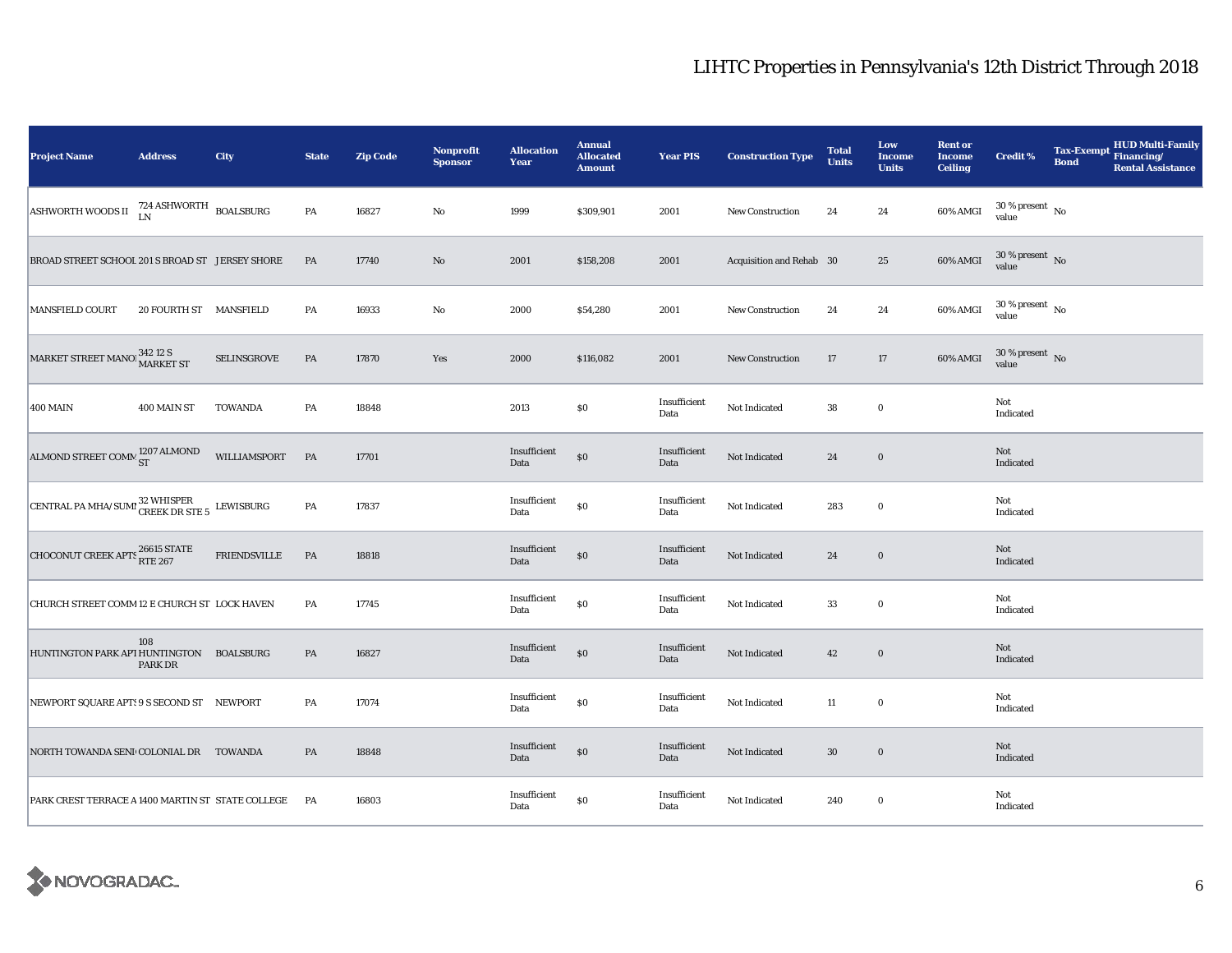| <b>Project Name</b>                                               | <b>Address</b>                                 | <b>City</b>  | <b>State</b>  | <b>Zip Code</b> | <b>Nonprofit</b><br><b>Sponsor</b> | <b>Allocation</b><br>Year | <b>Annual</b><br><b>Allocated</b><br><b>Amount</b> | <b>Year PIS</b>      | <b>Construction Type</b> | <b>Total</b><br><b>Units</b> | Low<br><b>Income</b><br><b>Units</b> | <b>Rent or</b><br><b>Income</b><br><b>Ceiling</b> | <b>Credit %</b>                | <b>HUD Multi-Family</b><br><b>Tax-Exempt</b><br>Financing/<br><b>Bond</b><br><b>Rental Assistance</b> |
|-------------------------------------------------------------------|------------------------------------------------|--------------|---------------|-----------------|------------------------------------|---------------------------|----------------------------------------------------|----------------------|--------------------------|------------------------------|--------------------------------------|---------------------------------------------------|--------------------------------|-------------------------------------------------------------------------------------------------------|
| <b>ROCK LEDGE</b>                                                 | $481\,\mathrm{W}$ FOURTH $$\tt LOCK~HAVEN$$ ST |              | $\mathbf{PA}$ | 17745           |                                    | Insufficient<br>Data      | $\$0$                                              | Insufficient<br>Data | Not Indicated            | $34\,$                       | $\bf{0}$                             |                                                   | Not<br>Indicated               |                                                                                                       |
| ROTHROCK SCHOOL APT $_{ST}^{280}$ W HOLIDAY MC VEYTOWN            |                                                |              | $\mathbf{PA}$ | 17051           |                                    | Insufficient<br>Data      | \$0                                                | Insufficient<br>Data | Not Indicated            | 28                           | $\bf{0}$                             |                                                   | Not<br>Indicated               |                                                                                                       |
| <b>TAYLOR PARK II</b>                                             | 74 TAYLOR DR REEDSVILLE                        |              | PA            | 17084           |                                    | Insufficient<br>Data      | $\$0$                                              | Insufficient<br>Data | Not Indicated            | 19                           | $\bf{0}$                             |                                                   | Not<br>Indicated               |                                                                                                       |
| YORKSHIRE VILLAGE AP $^{879}_{\rm DR}$ SOUTHGATE STATE COLLEGE PA |                                                |              |               | 16801           |                                    | Insufficient<br>Data      | \$0                                                | Insufficient<br>Data | Not Indicated            | 40                           | $\bf{0}$                             |                                                   | Not<br>Indicated               |                                                                                                       |
| <b>LIBERTY TERRACE</b>                                            | 25 LIBERTY TER WATSONTOWN                      |              | PA            | 17777           | $\rm No$                           | 1988                      | \$15,119                                           | 1988                 | Acquisition and Rehab 8  |                              | $\bf8$                               | 60% AMGI                                          | $30\,\%$ present $\,$ No value |                                                                                                       |
| LIBERTY TERRACES B 25 LIBERTY TER WATSONTOWN                      |                                                |              | PA            | 17777           | $\mathbf{No}$                      | 1988                      | \$15,119                                           | 1988                 | <b>New Construction</b>  | 8                            | 8                                    | 60% AMGI                                          | $30\,\%$ present $\,$ No value |                                                                                                       |
| LIBERTY TERRACES C 25 LIBERTY TER WATSONTOWN                      |                                                |              | PA            | 17777           | $\rm No$                           | 1988                      | \$15,119                                           | 1988                 | <b>New Construction</b>  | 8                            | $\bf8$                               | 60% AMGI                                          | $30\,\%$ present $\,$ No value |                                                                                                       |
| PARK PLACE NORTH ASS PO BOX 21                                    |                                                | <b>MUNCY</b> | PA            | 17756           | No                                 | 1988                      | \$28,987                                           | 1988                 | <b>New Construction</b>  | 16                           | 16                                   | $60\%$ AMGI                                       | $30\,\%$ present $\,$ No value |                                                                                                       |
| <b>TUSCARORA ACRES</b>                                            | 418 TUSCARORA PORT ROYAL<br><b>ST</b>          |              | PA            | 17082           | No                                 | 1988                      | \$32,133                                           | 1988                 | Acquisition and Rehab 17 |                              | 17                                   | 60% AMGI                                          | $30\,\%$ present $\,$ No value |                                                                                                       |
| <b>LOCUST VILLAGE</b>                                             | 200 LEONARD<br><b>ST</b>                       | MARYSVILLE   | PA            | 17053           | No                                 | 1989                      | \$62,881                                           | 1989                 | New Construction         | 32                           | 32                                   | 60% AMGI                                          | $70\,\%$ present $\,$ No value |                                                                                                       |
| NORTH STREET MANOR 105 N FIFTH ST MIFFLINTOWN                     |                                                |              | PA            | 17059           | No                                 | 1988                      | \$56,961                                           | 1989                 | Acquisition and Rehab 30 |                              | 30                                   | 60% AMGI                                          | $70\,\%$ present $\,$ No value |                                                                                                       |
| <b>RIVERFRONT APTS</b>                                            | 130 S FRONT ST SUNBURY                         |              | PA            | 17801           | No                                 | 1989                      | \$342,958                                          | 1989                 | New Construction         | 200                          | 188                                  | 60% AMGI                                          | $70\,\%$ present $\,$ No value |                                                                                                       |